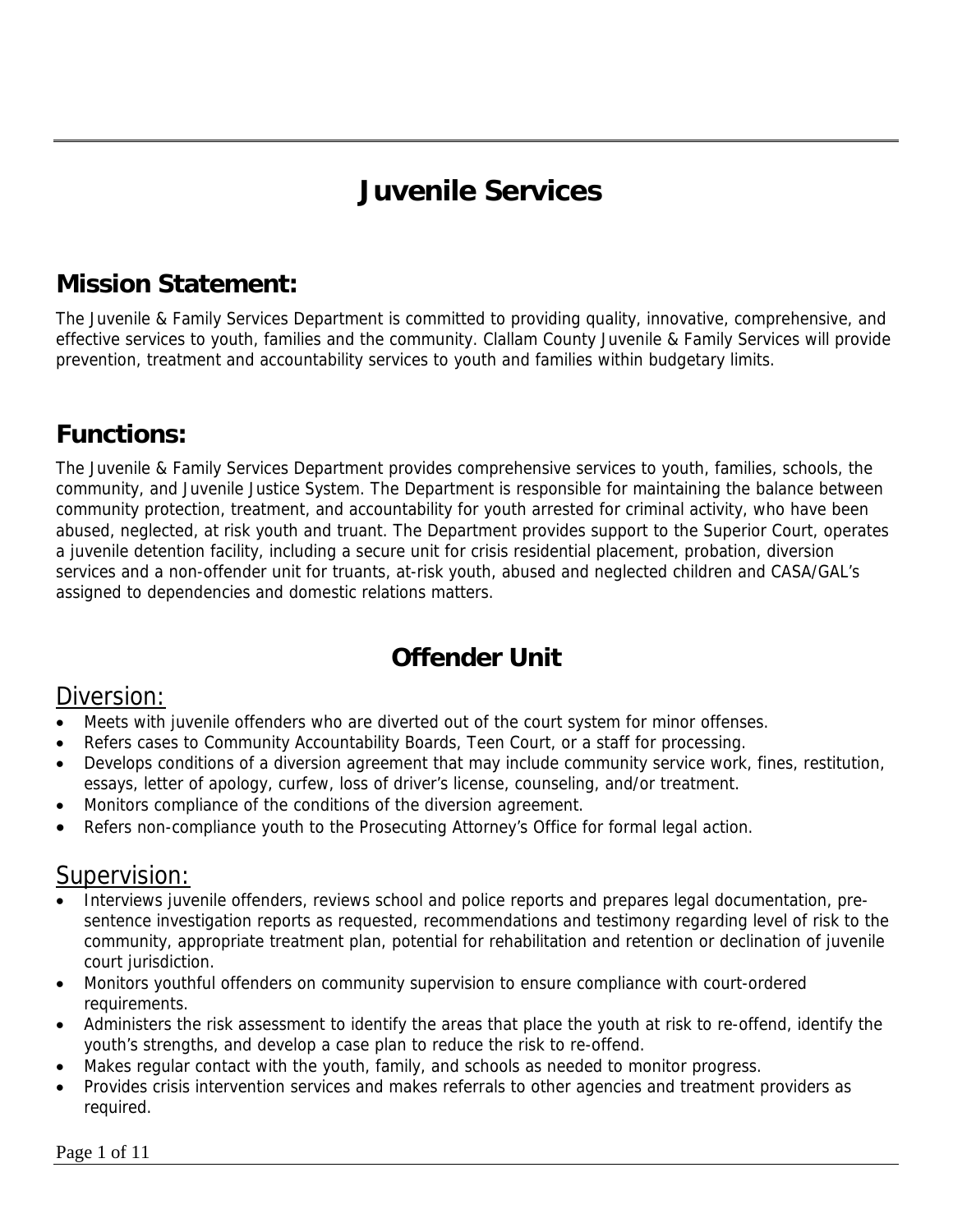- Attends professional staffings on youth and families to assess critical needs of the family to determine possible placement and disposition.
- Makes recommendations to the court regarding interventions, treatment, and sanctions.
- Works with and through other agencies to support a youth's progress on probation.
- Holds youth accountable for their behavior by bringing relevant violations before the court for review.

#### State-Funded Programs:

- **SSODA:** Disposition alternative for sex offenders with no prior history and who have not committed a serious violent offense as defined by RCW 9.94A.030. The youth is provided with intense community supervision provided by a specially trained Probation Officer, up to two years in a sex offender treatment program, education, and employment. The SSODA disposition may be revoked and the youth committed to an institution for failure to comply with supervision and/or treatment requirements or for a new crime.
- **AGGRESSION REPLACEMENT THERAPY (ART):** Aggression Replacement Training (ART) is a multimode intervention designed to alter the behavior of aggressive youth, reduce anti-social behaviors, and offer an alternative of pro-social skills. ART has been the focus of many research studies and has proven to reduce offending behavior. The intensive ten-week life-skills program is composed of one-hour group sessions three times per week. In these sessions youth learn and practice skills that allow them to solve problems, make decisions, and interact positively in social situations. The ART curriculum consists of the three following components: Structured Learning Training (Behavior Component), Anger Control Training (Emotional Component) and Moral Reasoning (Values Component). The ART program is conducted by Probation Officers who have completed ART Instructor Training and are certified as ART Facilitators.
- **CHEMICAL DEPENDENCY DISPOSITION ALTERNATIVE (CDDA)**: Provides qualifying youth with accountability and funding for chemical dependency treatment as an alternative to institutional commitment or as a requirement of community supervision.
- **SUSPENDED SENTENCE DISPOSITION ALTERNATIVE (SSDA)**: This is a sentencing alternative for committable youth that provides a combination of secure confinement and community supervision. Prior to sentencing an assessment is completed to determine program eligibility. Youth sentenced under SDA receive assessments, treatment, and monitoring services. Confining the juvenile in a detention facility in or near the home community followed by local supervision allows the youth and family to benefit from established support system, local services, continued education, and facilitates a smoother reintegration into the family and community.
- **MENTAL HEALTH DISPOSITION ALTERNATIVE (MHDA):** Similar to the SDA above, this sentencing alternative for eligible committable youth provides supervision, coordination of services, and funding for mental health evaluation and treatment as an alternative to institutional commitment.

#### Corrections:

- Maintain the safety and security of detainees and staff in the corrections facility.
- Coordinate the care, feeding, education, and medical needs of all detained youth.
- Provide transportation and security for youth as required.
- Provide security during daily video-court hearings, school, family visitations, and free-time activities including visiting volunteer programming visiting such as A/A, N/A, and Ministries.
- Coordinate communication between detainees, probation, attorneys, counselors, and parents.
- Update and maintain all necessary state and county computer and video records.
- Supervise, coordinate or complete all housekeeping and janitorial.
- Maintain staffing at current level (depending on funding).

#### Page 2 of 11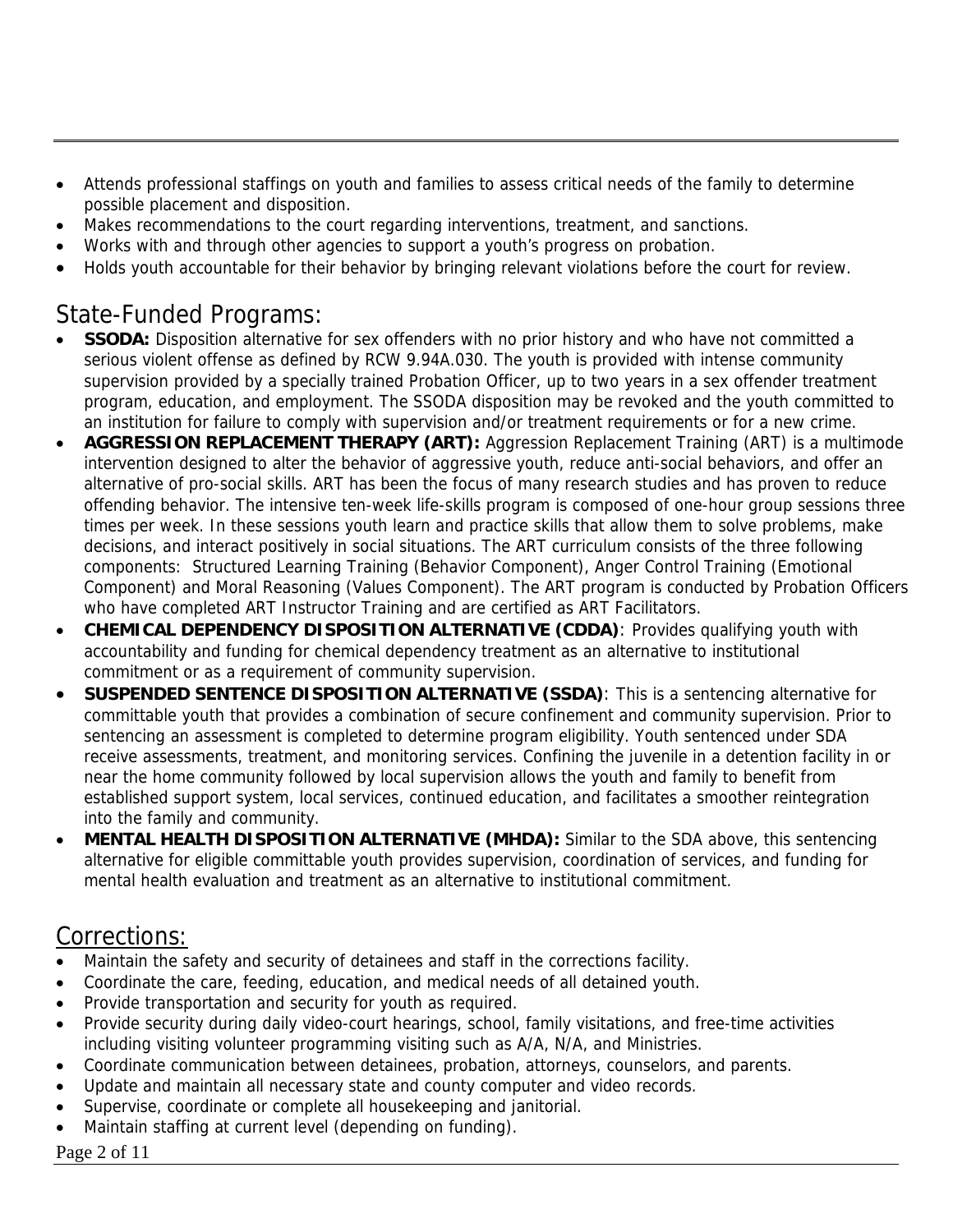- Provide opportunities for staff to work with youth rather than merely monitor.
- Maintain all annual mandated training requirements.
- Adhere to all federal, state, and local mandates or policies.

#### **Non-Offender Unit**

#### Dependency:

- Represents abandoned, abused and neglected children by conducting an investigation of each case and preparing written reports and recommendations for court.
- Interviews children, parents and professionals and reviews discovery material to determine the level of risk to the child, assessing the need for foster care placement and developing a service plan to safely reunite the child with the family.
- Monitors the progress of each case by maintaining regular contact with the child, parents and professionals to ensure the family's participation in services and to assess the need for modification of the service plan, such as pursuing termination of the parent-child relationship.
- Works closely with Department of Social & Health Services (DSHS) department of Child Protective Services (CPS) case workers.
- Attends parent-child visitations, professional staffings, and court hearings.
- Supervises Court Appointed Special Advocate (CASA) volunteers.

#### At-Risk Youth and Child In Need of Services (CHINS):

- Provides intake, screening, and counseling services to parents.
- Assists parents/youth in filing At-Risk Youth/CHINS petitions.
- Creates a case file and schedules court hearings with Juvenile Deputy Court Clerks.
- Prepares all court orders and distributes the orders to all parties.
- Attends all court hearings, including response hearings, fact-finding, disposition, contempt and review hearings. Monitors non-offender clients to ensure compliance with court-ordered requirements.
- Provides crisis intervention services and makes referrals to other agencies and treatment providers as required.
- Makes recommendations to the court regarding interventions, treatment, and sanctions.
- Holds youth accountable for their behavior by bringing relevant violations before the court for review.

#### I ruancy:

- Creates a case file and schedules court hearings for juveniles reported truant by schools.
- Prepares all court orders and distributes the orders to all parties.
- Attends court hearings and presents pertinent information as appropriate.
- Assists school personnel with monitoring and compliance of truant youth.
- Meets with school officials and other collateral agencies involved with youth.
- Suggests/offers resources to support or accelerate a successful resolution of truancy issues.
- Provides outreach and prevention programming to schools so as to lower future truancy filings.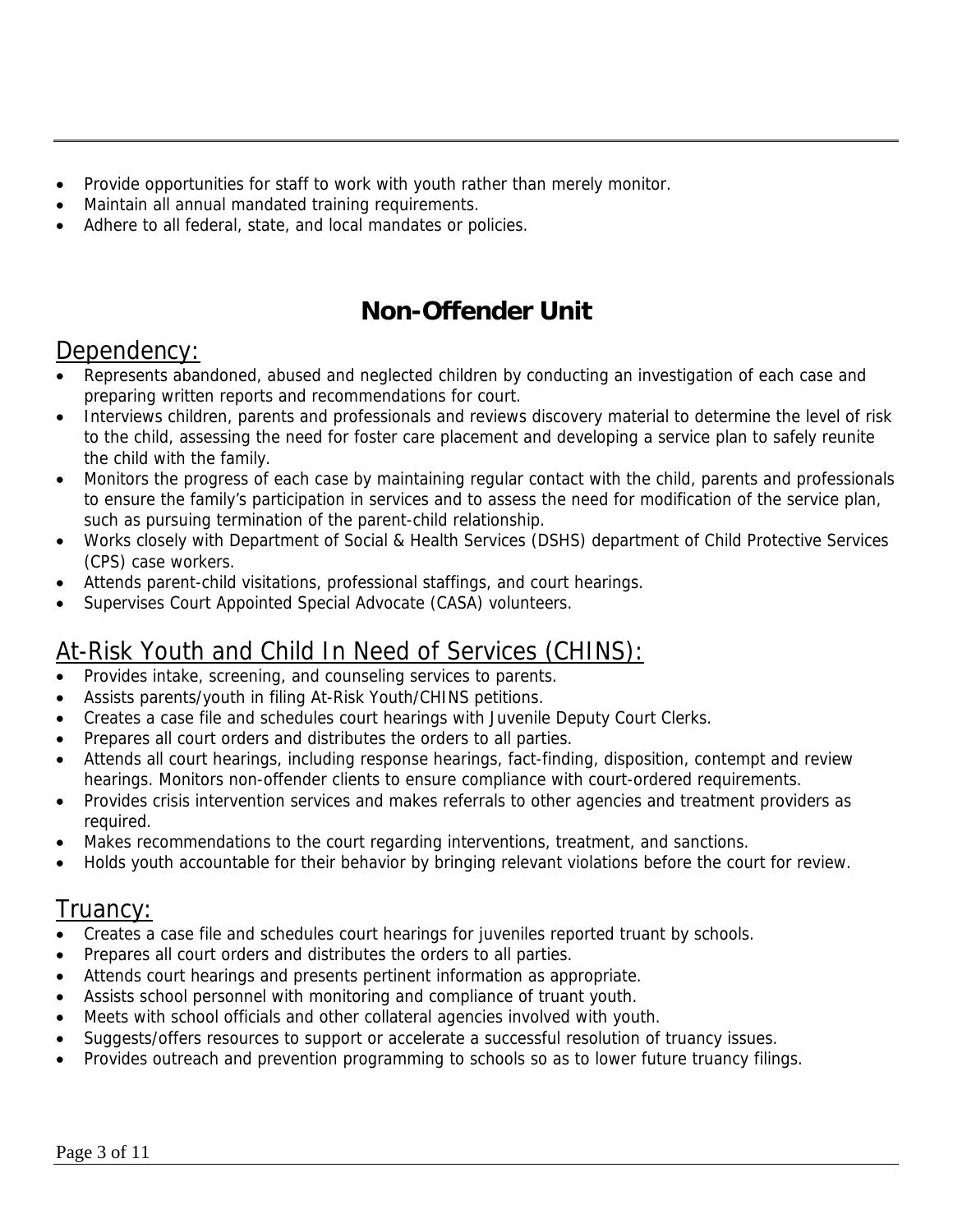### Secure Crisis Residential Center (SCRC):

- Provides a safe, secure shelter for runaway and at-risk children aged 12-17 in an atmosphere of care, concern, and respect.
- Identifies services and placement options that will preserve families and reduce the likelihood that youth will come to harm.
- All non-offenders found in contempt (Truancy, CHINS, Dependencies and Youth At-Risk) are held in the Secure Crisis Residential Center living unit. This unit separates non-offenders from offenders.

# True Star Treatment Program (Drug/Alcohol Treatment):

- Provides a multitude of treatment related services including: Alcohol & drug assessments for youth aged 12-18, CDDA assessments, treatment placements including coordination of inpatient services and/or referral to Drug Court, case management for Drug Court clients, corrections-based group treatment for detained youth, three-phase outpatient treatment, and job referrals when available.
- Alcohol/Drug Information School: This service satisfies the Department of Licensing requirements for alcohol/drug education for youth convicted of driving offenses involving alcohol/drugs.
- Provides coordination of services for clients including coordination with other treatment agencies, probation, schools, and other community services.
- Provides family, individual, and group treatment.
- Provides outreach in the form of a weekly educational group to the homeless youth shelter.

### **Management Unit**

#### Management Team:

Current assignment: Director

 Court Services Manager Corrections Manager Administrative Coordinator

- All management team members continue involvement in appropriate associations and state activities.
- Continue to secure funding from outside sources including state, federal, and private foundations.
- Evaluate, discuss, develop, and implement strategic planning for most effective use of staff and resources to continue needed programming for clients and families.
- Minimum training of 20 hours per year per Manager (or more if required).
- Continue to utilize the "Team Management" approach with staff and in the operation of the department.

## **Long Term Goals:**

- Provide for continued staff training to assist staff in their work with children, youth, parents and the community.
- Reduce the liability of the Juvenile Department and Clallam County by:
	- a) Continuing to improve the immediate and effective intervention of court services involving children who have been abused, abandoned or neglected (dependency) by maintaining the volunteer program thereby reducing the number of youth per caseload of non-offender Court Services Officers.

Page 4 of 11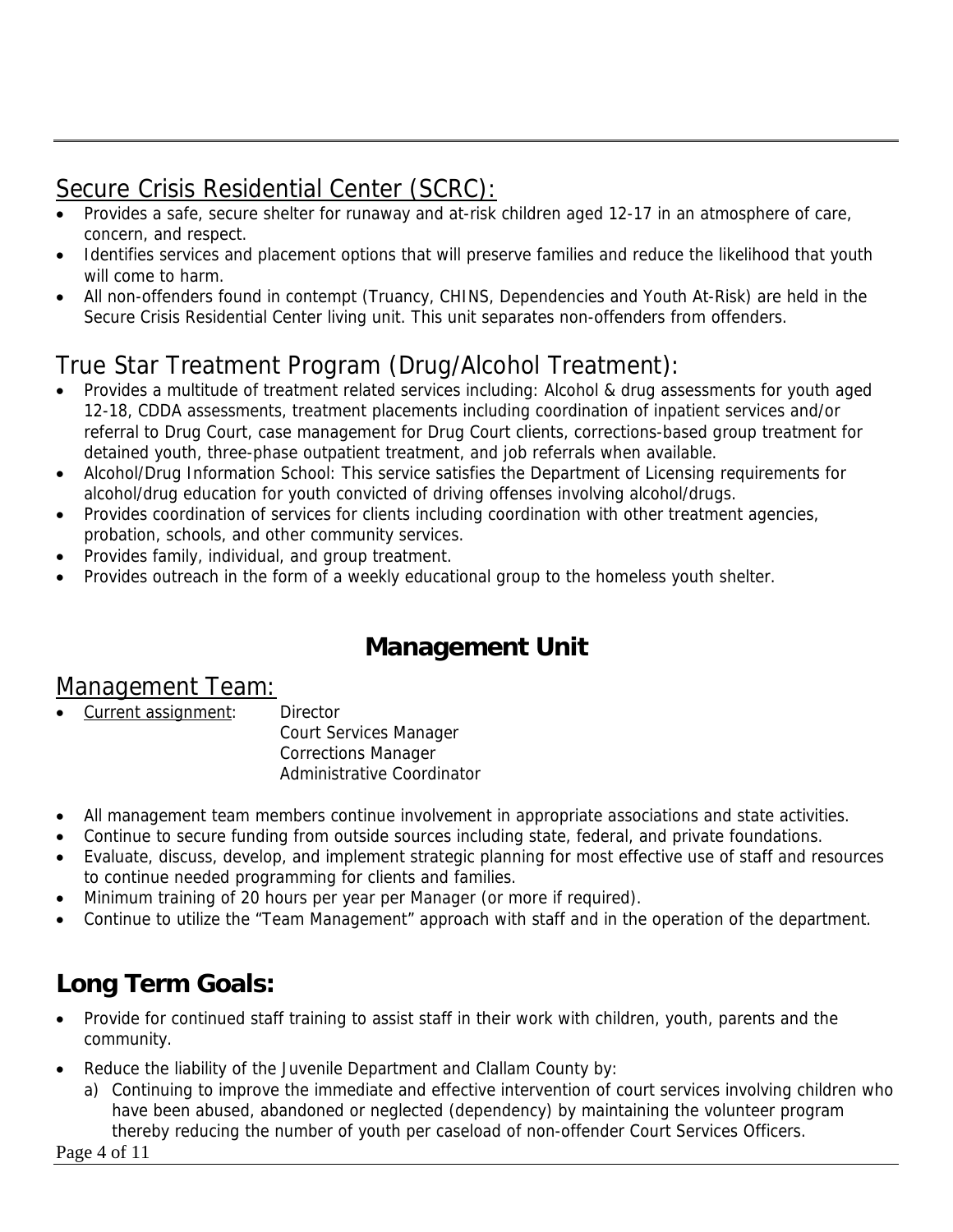- b) Maintaining the number of youth on the offender supervision caseloads to 50 or less by restructuring to lessen impacts of budget reductions.
- c) Adhering to professional standards and training.
- Continue to evaluate effectiveness of Juvenile Programs and make changes as needed.
- Continue to improve services to youth in corrections through the medical program, treatment options, and referral to other community services as appropriate.
- Maintain compliance with federal, state, county, and department training requirements for all staff as budget can accommodate. Training hours may be increased due to required education for continued certification for some staff.

### **Short Term Objectives:**

- **Policy & Procedures Manuals:** 
	- a) Continue to review all policies and procedures manuals and revise as needed.
- **Training for all Departmental personnel for professional development and to minimize/ mitigate liability, including but not limited to the following:** 
	- a) Continue training for all Probation Officers and Court Services Management in liability mitigation, drug/alcohol education and treatment, and "best practices" case management.
	- b) Continue training for all Corrections Officers and Corrections Management in facility and detainee safety and security, liability mitigation, mental health, academy training and drug/alcohol education, and SCRC requirements.
	- c) All Departmental personnel will attend or complete online training required by the County or by law during 2009. In addition, employees will maintain required certifications and training specific to their individual positions as required.
- **Work to control caseloads to average 40 or less for offender supervision and non-offender caseloads as recommended by the National CASA Association and the Zy'Nyia Nobles Fatality Review Committee.** 
	- a) Maintain an average number of youth on offender supervision caseloads at 40 youth or less. The current caseloads are at an average of 36 youth per counselor.
	- b) Maintain the caseloads of CASA by maintaining volunteer participation in the program. The Juvenile Department currently has approximately 4 dependency cases (youth) per volunteer. The National CASA Association recommends 3-4 cases per volunteer and 30 volunteers per supervisor in order to properly represent children. This ratio is supported by the Zy'Nyia Nobles Fatality Review Committee. Maintaining current caseload ratios is contingent upon continued funding and the willingness of community members to volunteer as Court Appointed Special Advocates for dependent children.

#### • **Increase efficiency and effectiveness of intervention programs.**

- a) Continue to track number of parents interviewed.
- b) Continue to track number of petitions filed.
- c) Expand treatment program to include best practice intervention programs.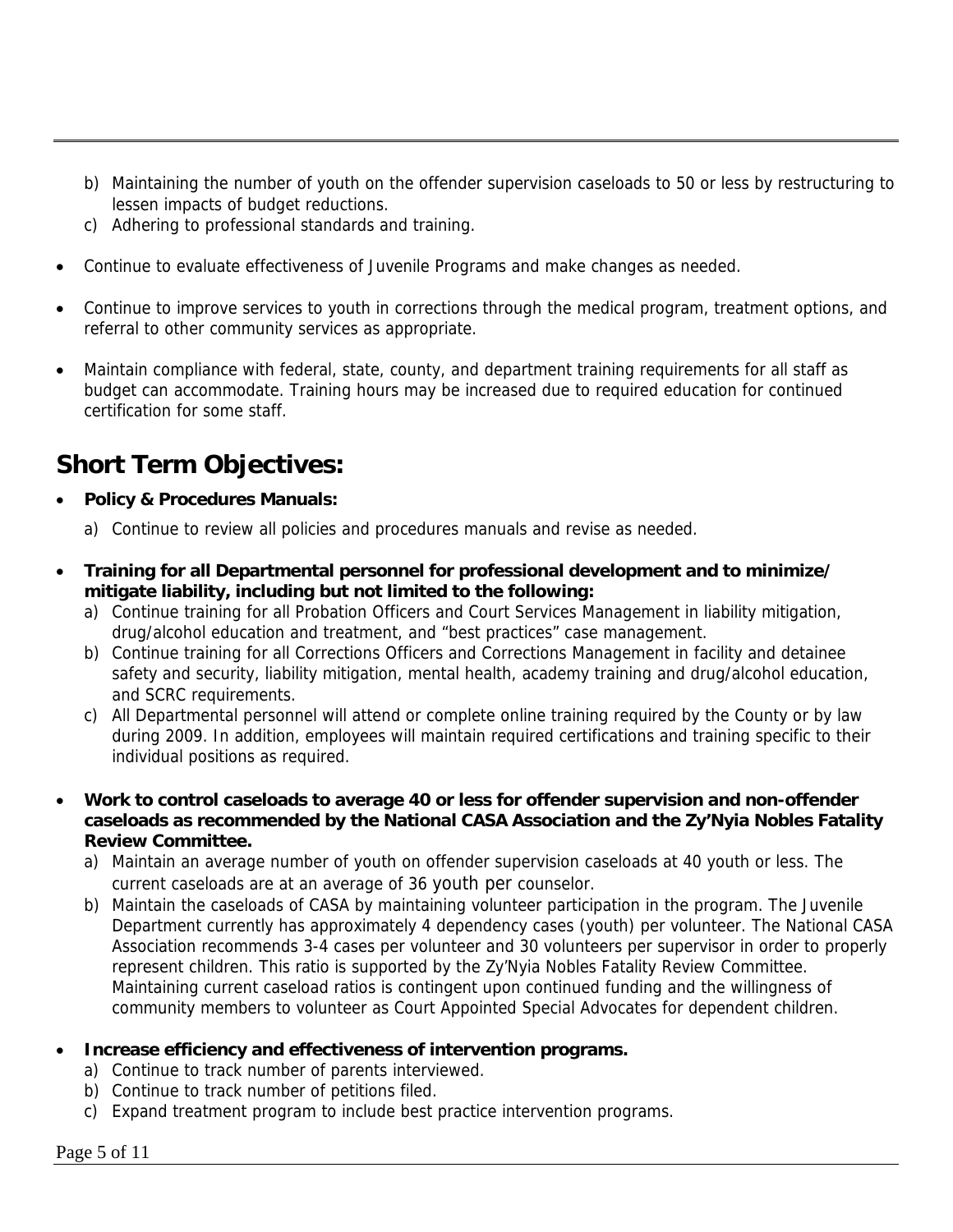## **Accomplishments in 2008**

- Continued adaptation to ever-changing state contract requirements.
- Successful audit and re-licensing of the SCRC Program by DSHS, the State Fire Marshal, and the State Health Inspector.
- Continued control of detention medical costs while providing quality services with Family Planning.
- Since this report last year, five new corrections officers successfully completed the CJTC Corrections Academy. Two officers were promoted and successfully completed the CJTC First Level Supervision Academy.
- Continued use and training of statewide online mental health/medical screening tool for detained youth.
- Ensured all staff training requirements (federal, state, county) were met and continued development of tracking/ reminding system to ensure future compliance.
- Second Juvenile Corrections Officer attended the 40-hour Field Training Officer Academy. Development and implementation of the Field Training Officer Program in the Corrections Division launched and in practice.
- Purchased, installed, and implemented TimeKeeping Systems "The PIPE" room checking tool.
- Continued training of probation staff in "best practices" case management.
- Conducted several drills to evaluate emergency evacuation plan efficiency.
- Maintained inventory list of department supplies, ongoing evaluation of products, and purchasing practices for efficiency and cost savings.
- Accepted the retirement of Court Commissioner Bill Knebes and successfully transitioned a new Court Commissioner and a new Judge into the Juvenile Court process.
- Increased efficiencies during offender calendar hearings by having all in-custody youth appear at the beginning of the court calendar.
- Implemented Victim Offender Mediation (VOM) and Functional Family Therapy (FFT) programs in January, 2008. VOM has helped youth involved in offenses to recognize and understand the effects of their actions and has served the victims by helping them recognize the community cares about them and acknowledges their feelings and needs. FFT has helped the families involved to improve their communication and wellbeing as a family.
- The Hargrove Behavioral Health Team began working with clients and continued to evolve as a resource for Juveniles and families within our system to address emotional and mental health issues. In addition, it is a resource for staff to better understand, address, and serve the needs of youth on our caseloads.
- Sponsored seventh annual week-long Rock N' Roll Camp for at-risk youth and foster children.
- Obtained grants and funding from private organizations for clothing, treatment transport, special needs for clients, books for youth, and Rock N' Roll Camp.
- Continued development and revisions of all department policy and procedure manuals.
- True Star once again passed all funding audits with 100% accuracy.
- True Star used the MACI Mental Health Screen as well as regular case staffing to determine co-occurring disorders in treatment clients so as to provide and/or refer for comprehensive services.
- Youth assigned to Diversion with drug or alcohol charges continued to be referred for a Drug/Alcohol Assessment. This added early detection of chemical dependency issues to our prevention goals.
- Continued Aggression Replacement Training (ART) for eligible clients. All probation and treatment staff are trained and certified as ART facilitators.
- Continued to provide classes to clients on Civic Responsibility.
- Continued Anger Management classes for court-ordered youth as well as youth referred by the schools.
- Continued recruitment and training of volunteers for various programs.

Page 6 of 11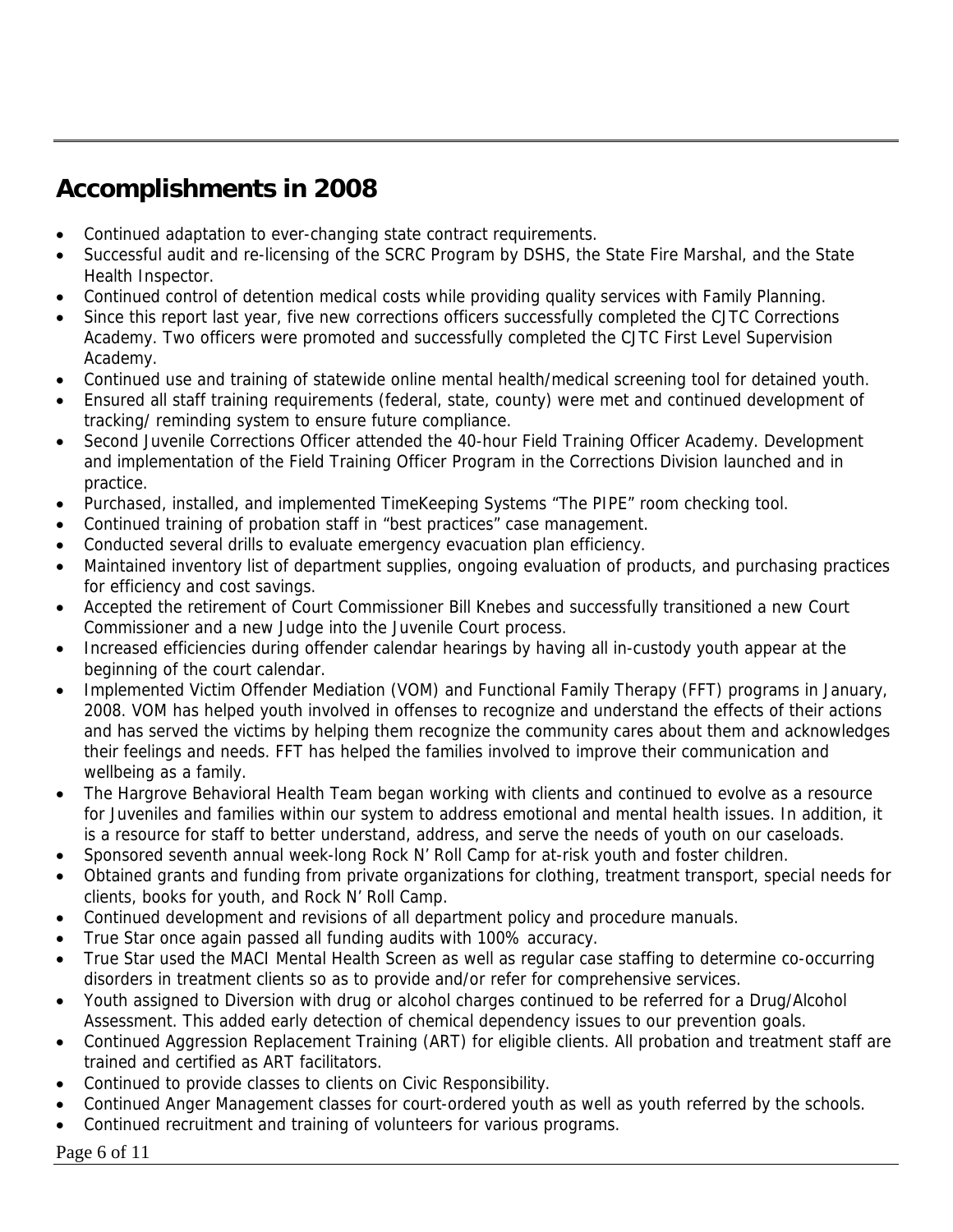- Hosted annual Volunteer Recognition Dinner and CASA fundraiser with over 100 in attendance.
- CASA increased focus on recruitment and retention of volunteers with a media advertising campaign and various awareness efforts including community education and fund-raisers.
- Continued training staff in State Juvenile & Corrections Systems database.
- Teen Court held various fund raisers to be used to send teen volunteers in the Teen Court program to the Walk for Justice in Washington, D.C, in April 2009.
- True Star continued Family Group Therapy and made consistent effort to engage parents and other family members to provide support and understanding of youth in treatment.
- Continued development of a Truancy Program with an assigned Truancy/At-Risk Youth Officer to work in conjunction with the schools to manage/reduce truancy. Truancy and Youth-at Risk-Officers spent time in the field meeting with schools, contacting youth, and networking with community resources.
- Continued transition of clerical unit with training new staff in diversion and truancy, coordination of workload, and additional support for corrections.

### **Challenges for 2009:**

Challenges for 2009 will return to that of balancing the budget and continuing to provide the greatest level of service we can. While funding sources remain fairly stable or with some small increases, the costs associated with the operation of the juvenile facility continues to rise. Utilities, food for juveniles in detention, and supplies are all up considerably as each of us is experiencing on a personal basis.

Continuing into 2009 are the programs that were developed in conjunction with Peninsula Mental Health and Westend Outreach. Throughout the past several months these treatment programs have been developing and plans for improved services and coordination are under discussion. Westend Outreach and our department will be working together to get more agencies involved in a coordinated service effort regarding youth and treatment needs and case management services.

Hiring and replacement of staff continues to be a challenge and we seem to be operating with a staff or two short as we strive to fill open positions. The qualifications for juvenile services positions are very high and require a thorough background check, psychological testing, and a polygraph. Juvenile Corrections Officers must also pass the physical testing requirements prior to hiring. These high standards for employment help us assure the highest quality staff available to work with our youth.

Caseloads continue to fluctuate and frequent increases mean adjusting and coordinating duties and assignments to best meet the needs of clients and families. The expected approval of grant funding came through in 2008 and Victim Offender Mediation (VOM) and Functional Family Therapy (FFT) programs were implemented. We will continue to monitor and develop the positive application of these programs in 2009.

The Family Therapeutic Court began in August 2008. After several months in the development stage, this new court will undoubtedly go through transitional changes in 2009.

We look forward to another challenging and exciting adventure in 2009. Juvenile Services in Clallam County has excellent management and staff and as issues arise we are prepared to face them and work to the betterment of our agency and community services. We are all committed to meeting the needs of our clients and are willing and prepared to do whatever it takes to continue providing excellent services to youth, families, and our community.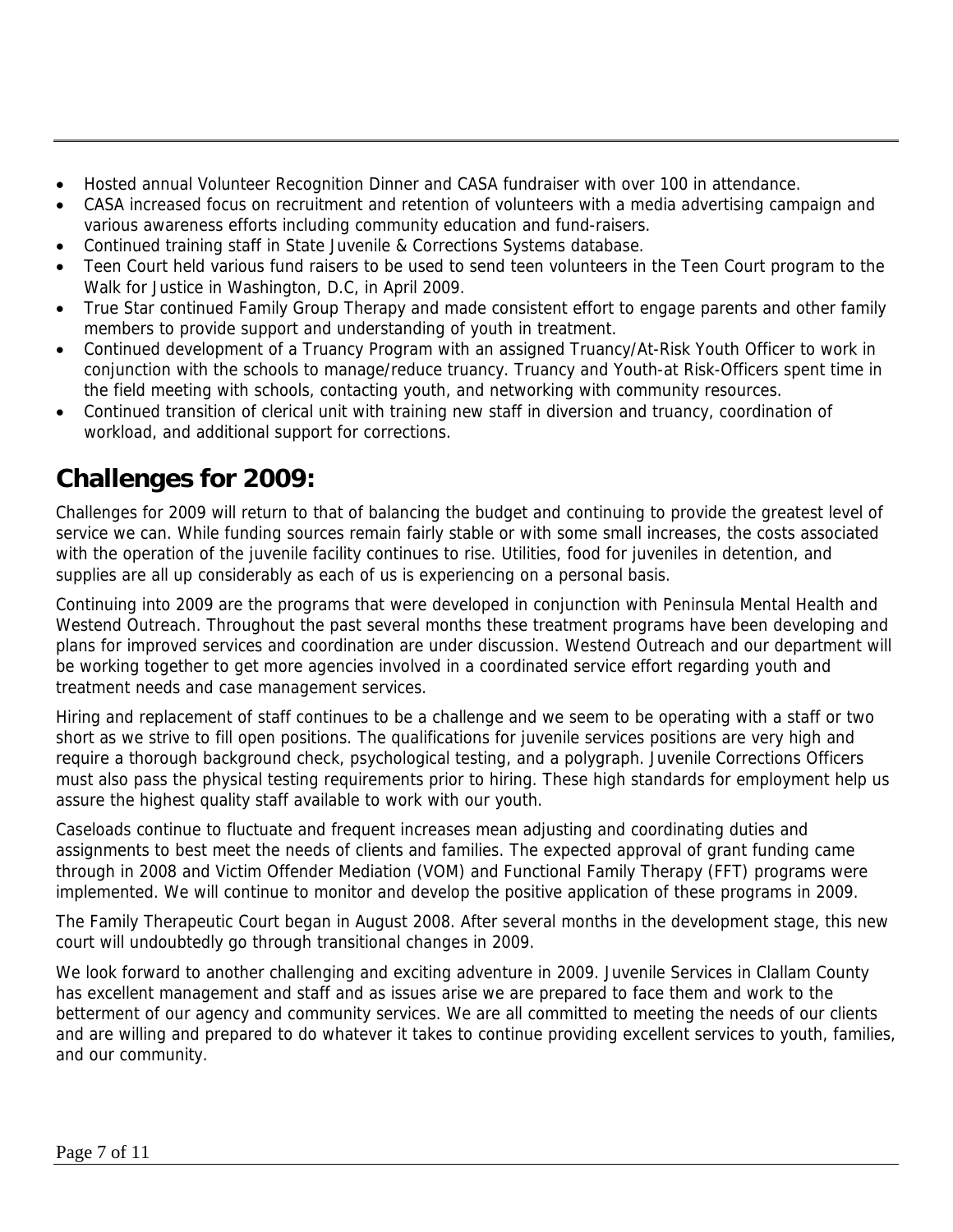# **Performance Indicators:**

|                                               | 2006 Actual      | 2007 Actual   | 6/30/08            | 2009 Goals   |
|-----------------------------------------------|------------------|---------------|--------------------|--------------|
|                                               |                  |               | Actual             |              |
|                                               | Ongoing          | Juvenile      | Juvenile           | Juvenile     |
| Review and revise policy and procedures       | review and       | Corrections   | Corrections        | Corrections  |
| manuals.                                      | revisions of     | Manual        | Manual             | Manual-      |
|                                               | corrections &    | Chapters 1,   | Chapters 1,        | remaining    |
|                                               | <b>True Star</b> | 2, 3, 4, 6,   | 13, 17, 21         | chapters     |
|                                               | manuals;         | 10, 14, 18,   | and 22             | updated;     |
|                                               | continued        | and 20        | <b>SCRC Manual</b> | finalize     |
|                                               | development      | continued     | - full revision    | probation    |
|                                               | & drafting of    | development   | prior to           | manual       |
|                                               | probation        | & drafting of | review             |              |
|                                               | manual.          | probation     | drafting of        |              |
|                                               |                  | manual        | probation          |              |
|                                               |                  |               | manual             |              |
| Train all department personnel for            | Staff have       | Staff have    | Staff are          | Staff have   |
| professional development as outlined in Short | completed        | completed     | current with       | completed    |
| Term Objectives:                              | the new          | the new       | their online       | the new      |
| Management                                    | online           | online        | training           | online       |
| <b>Probation Officers</b>                     | training         | training      | requirements       | training     |
| <b>Corrections Officers</b>                   | requirements     | requirements  | and have           | requirements |
| <b>Administrative Support</b>                 | as well as       | as well as    | attended           | as well as   |
|                                               | attended         | attended      | other              | attended     |
|                                               | other            | other         | training.          | other        |
|                                               | training.        | training.     |                    | training.    |
| Maintain caseloads to state average of 40 for |                  |               |                    |              |
| offender and as recommended for non-          |                  |               |                    |              |
| offender:                                     |                  |               |                    |              |
| Offender - per Probation Officer              | Prob: 36         | Prob: 36      | Prob: 36           | Prob: 36     |
| Maintain # of CASA volunteers                 | CASA Vol: 46     | CASA Vol: 49  | CASA Vol: 43       | CASA Vol: 60 |
| CASA - per volunteer                          | Cases: 4         | Cases: 4      | Cases: 3           | Cases: 3-4   |
|                                               |                  |               |                    |              |
| Develop and implement tracking system for     |                  |               |                    |              |
| parental referrals to At-Risk Youth Program:  |                  |               |                    |              |
|                                               |                  |               |                    |              |
| # of Parents Interviewed                      | 26               | 50            | 27                 | 50           |
| # of ARY Petitions Filed                      | 151              | 107           | 64                 | 110          |
|                                               |                  |               |                    |              |
| Juvenile Drug Court coordination and          |                  |               |                    |              |
| transition - new contracts signed             | 25               | 19            | 15                 | 28           |
|                                               |                  |               |                    |              |
|                                               |                  |               |                    |              |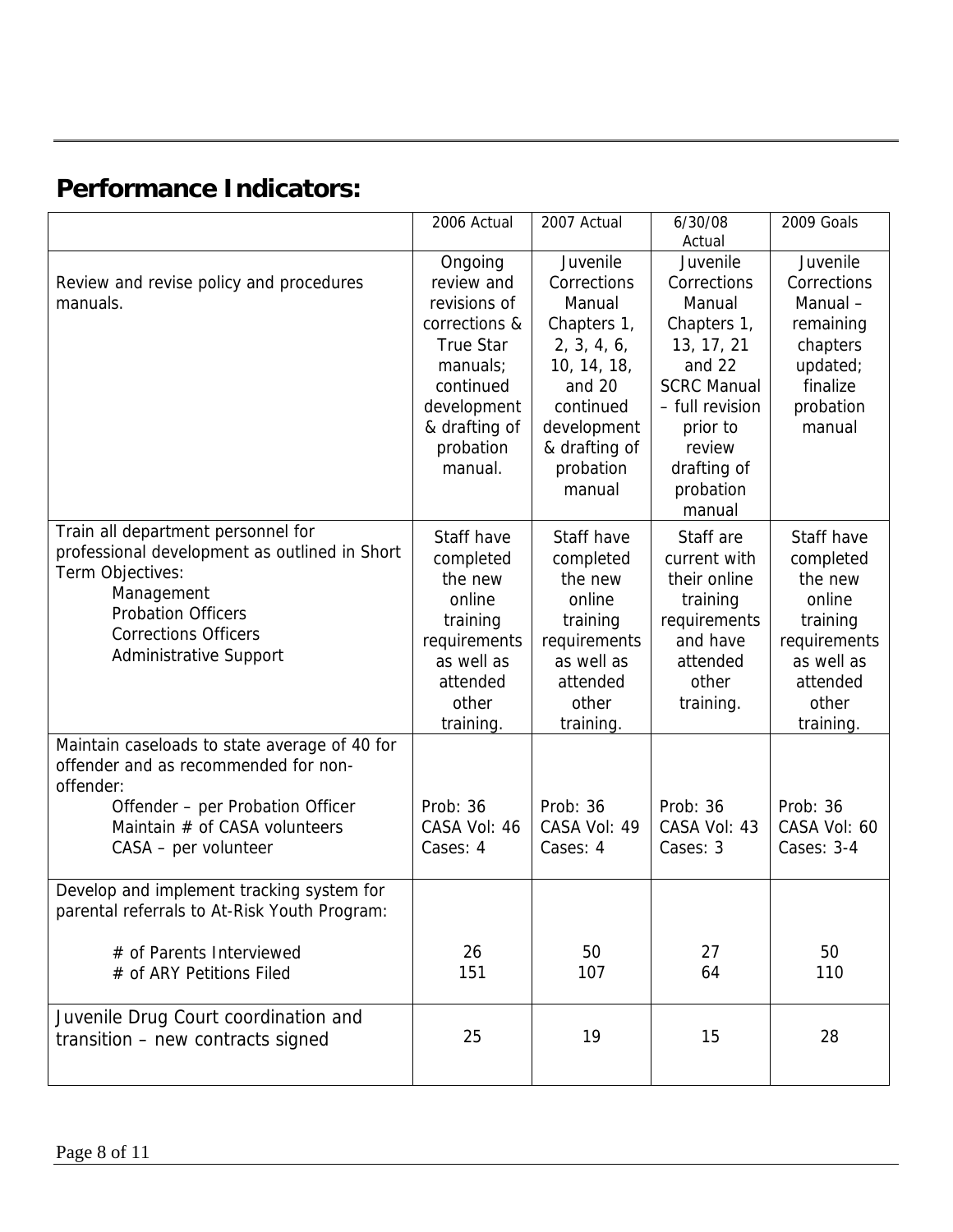# **Workload Indicators:**

| <b>OFFENDER:</b>                                   | 2006 Actual    | 2007   | 6/30/08        | 2009     |  |
|----------------------------------------------------|----------------|--------|----------------|----------|--|
|                                                    |                | Actual | Actual         | Estimate |  |
| New Filings                                        | 352            | 325    | $143*$         | 315      |  |
| <b>New Supervision Cases</b>                       | 152            | 157    | $79*$          | 160      |  |
| Offender Proceedings Held                          | 4,144          | 3,134  | $1,190*$       | 3,820    |  |
| <b>Total Offender Cases Resolved/Disposed</b>      | 592            | 320    | 255*           | 510      |  |
| <b>SSODA Average Monthly Population</b>            | $\overline{2}$ | 2      | $\overline{2}$ | 2        |  |
| <b>Diversions Processed/Referred</b>               | 262            | 203    | 112            | 225      |  |
| Total number of offense referrals                  | 1,476          | 1,484  | 762            | 1,500    |  |
| (referrals not equal to filings of number of youth |                |        |                |          |  |
| involved)                                          |                |        |                |          |  |
| Total Community Service work Hours**               | 4,932          | 2,778  | 1,661          | 3,325    |  |
| <b>NON-OFFENDER:</b>                               |                |        |                |          |  |
| Dependency Filings                                 | 66             | 66     | $20*$          | 45       |  |
| At-Risk Youth Filings                              | 152            | 107    | 64             | 130      |  |
| CHINS (Child in Need of Services) Filings          | 18             | 9      |                | 15       |  |
| <b>Truancy Petitions Filed</b>                     | 481            | 522    | 267            | 525      |  |
| Non-Offender Proceedings Held                      | 3,034          | 3,351  | $1,996*$       | 3,975    |  |
| DETENTION/SCRC:                                    |                |        |                |          |  |
| <b>Total Annual Detention Bookings</b>             | 814            | 771    | 478            | 800      |  |
| <b>Total Bed Days</b>                              | 6,557          | 5,621  | 3,223          | 6,460    |  |
| Average Daily Detention Population                 | 17.9           | 15.4   | 17.7           | 17.7     |  |
| Average monthly utilization rate - S/CRC***        | 2.91           | 3.29   | 4.49           | 3.89     |  |

\*Estimated based on statistics available.

\*\*Actual community service hours completed

\*\*\*Including non-offender contempt cases

### **Staffing Level:**

|                                                                                                | 2006 Actual | 2007   | 6/30/08 | 2009           |
|------------------------------------------------------------------------------------------------|-------------|--------|---------|----------------|
|                                                                                                |             | Actual | Actual  | <b>Budget</b>  |
| Total Staff: Management, Administrative Support,<br>Probation, Detention, Drug/Alcohol Program | 38          | 41     | 41      | 4 <sup>1</sup> |
| <b>General Fund Positions</b>                                                                  | 20          | 20     | 20      | 20             |
| <b>Grant/Other Resource Positions</b>                                                          | 18          | 21     | 21      | 21             |
| % of Grant/Other Resource Funded Positions                                                     | 47%         | 51%    | 51%     | 51%            |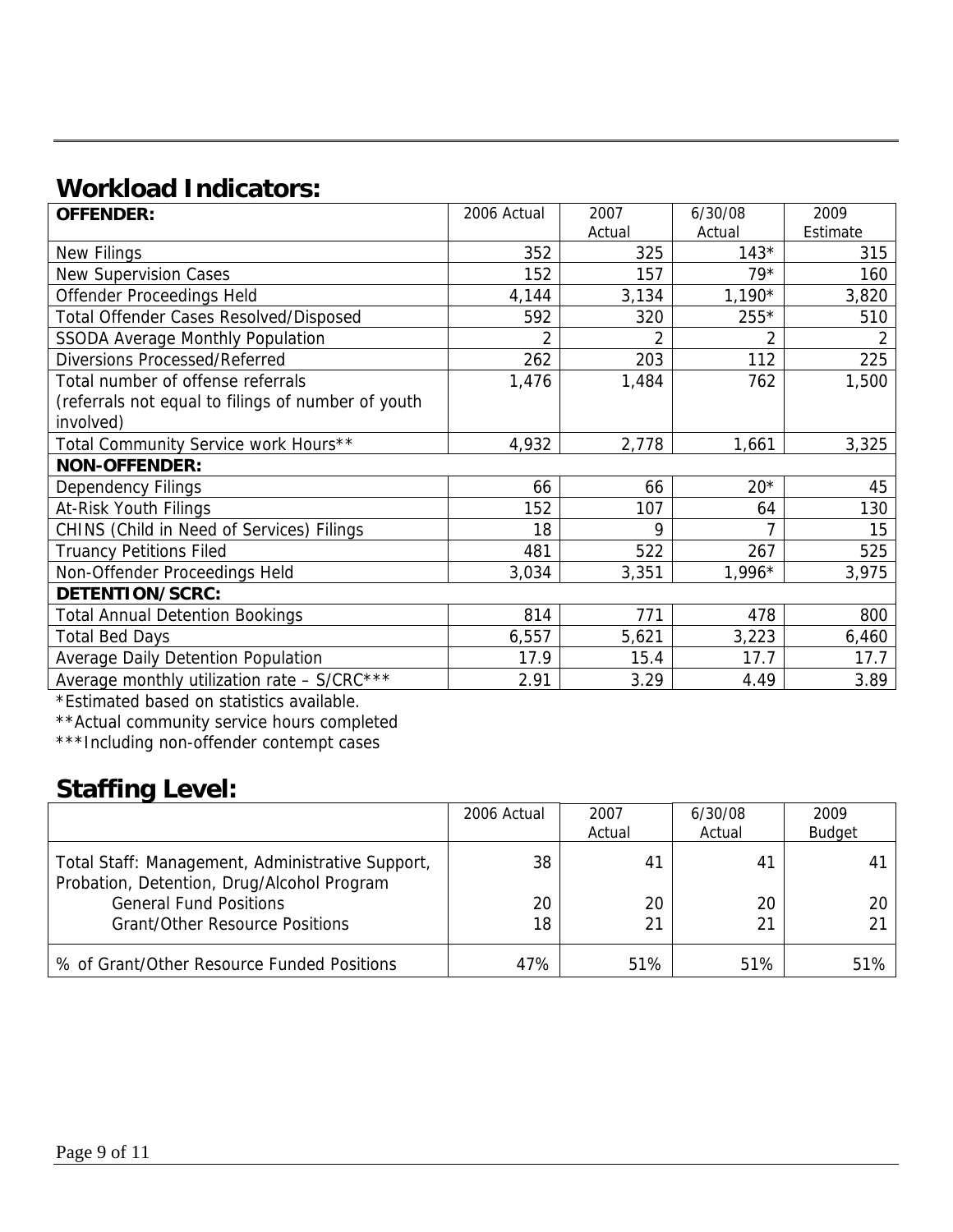# **Operating Budget**

#### **Revenues:**

|                                       | 2006 Actual | 2007        | 6/30/08     | 2009          |
|---------------------------------------|-------------|-------------|-------------|---------------|
|                                       |             | Actual      | Actual      | <b>Budget</b> |
| <b>Taxes</b>                          |             |             |             |               |
| Licenses and Permits                  | 9,361       | 10,051      | 4,773       | 10,000        |
| Intergovernmental Revenues            | 695,045     | 940,317     | 588,754     | 1,178,729     |
| <b>Charges for Goods and Services</b> | 46,252      | 61,174      | 35,312      | 79,900        |
| Fines and Forfeits                    | 2,712       | 3,894       | 1,818       | 3,400         |
| Miscellaneous Revenues                | 14,771      | 11,932      | 18,221      | 15,000        |
| <b>Nonrevenues</b>                    |             |             |             |               |
| <b>Other Financing Sources</b>        |             | 0           |             | 0             |
| <b>General Tax Support</b>            | 1,549,398   | 1,497,841   | 762,375     | 1,843,118     |
| <b>TOTAL</b>                          | \$2,317,539 | \$2,525,209 | \$1,411,253 | \$3,130,417   |

# **Expenditures:**

|                                        | 2006 Actual | 2007        | 6/30/08     | 2009          |
|----------------------------------------|-------------|-------------|-------------|---------------|
|                                        |             | Actual      | Actual      | <b>Budget</b> |
| Salaries and Wages                     | 1,521,658   | 1,623,349   | 881,043     | 1,962,845     |
| <b>Personnel Benefits</b>              | 230,587     | 551,714     | 311,998     | 704,117       |
| <b>Supplies</b>                        | 78,956      | 99,714      | 53,537      | 97,500        |
| Other Services and Charges             | 166,829     | 180,933     | 134,678     | 271,205       |
| <b>Intergovernmental Services</b>      |             | 0           |             |               |
| <b>Interfund Payments for Services</b> | 302,036     | 49,356      | 23,195      | 55,200        |
| Capital Outlay                         | 17,473      | 20,143      | 6,802       | 39,280        |
| <b>TOTAL</b>                           | \$2,317,539 | \$2,525,209 | \$1,411,253 | \$3,130,147   |